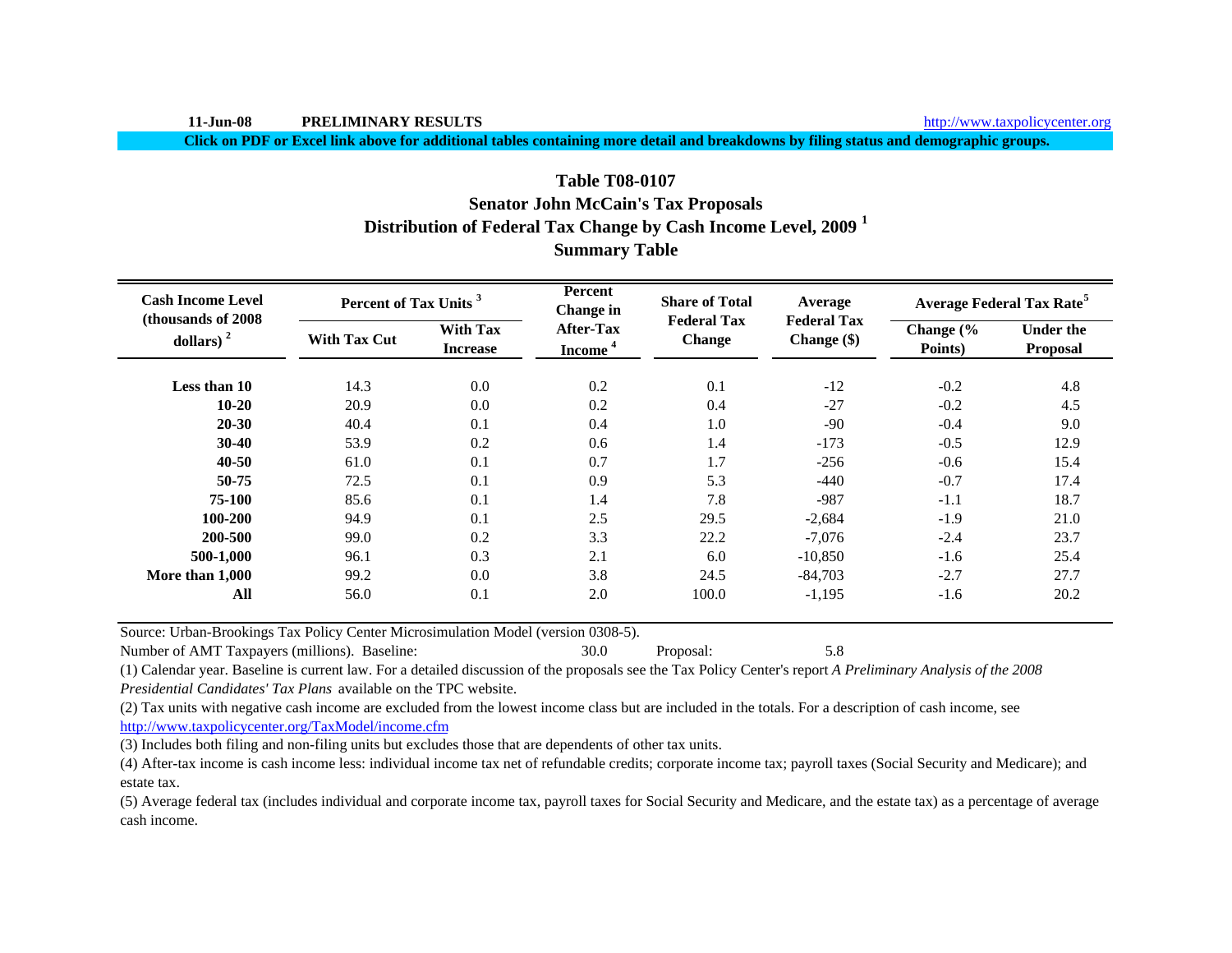#### **Table T08-0107 Senator John McCain's Tax Proposals Distribution of Federal Tax Change by Cash Income Level, 2009 <sup>1</sup> Detail Table**

| <b>Cash Income Level</b><br>(thousands of 2008) | Percent of Tax Units |                             | Percent<br>Change in                    | <b>Share of Total</b><br><b>Federal Tax</b> | <b>Average Federal Tax Change</b> |         | <b>Share of Federal Taxes</b> |                              | Average Federal Tax Rate |                              |
|-------------------------------------------------|----------------------|-----------------------------|-----------------------------------------|---------------------------------------------|-----------------------------------|---------|-------------------------------|------------------------------|--------------------------|------------------------------|
| dollars) <sup>2</sup>                           | <b>With Tax Cut</b>  | With Tax<br><b>Increase</b> | <b>After-Tax</b><br>Income <sup>*</sup> | Change                                      | <b>Dollars</b>                    | Percent | Change (%<br>Points)          | <b>Under the</b><br>Proposal | Change (%<br>Points)     | <b>Under the</b><br>Proposal |
| Less than 10                                    | 14.3                 | 0.0                         | 0.2                                     | 0.1                                         | $-12$                             | $-4.3$  | 0.0                           | 0.2                          | $-0.2$                   | 4.8                          |
| 10-20                                           | 20.9                 | 0.0                         | 0.2                                     | 0.4                                         | $-27$                             | $-3.8$  | 0.0                           | 0.7                          | $-0.2$                   | 4.5                          |
| 20-30                                           | 40.4                 | 0.1                         | 0.4                                     | 1.0                                         | $-90$                             | $-3.8$  | 0.1                           | 2.0                          | $-0.4$                   | 9.0                          |
| 30-40                                           | 53.9                 | 0.2                         | 0.6                                     | 1.4                                         | $-173$                            | $-3.6$  | 0.1                           | 2.9                          | $-0.5$                   | 12.9                         |
| 40-50                                           | 61.0                 | 0.1                         | 0.7                                     | 1.7                                         | $-256$                            | $-3.5$  | 0.1                           | 3.6                          | $-0.6$                   | 15.4                         |
| 50-75                                           | 72.5                 | 0.1                         | 0.9                                     | 5.3                                         | $-440$                            | $-3.9$  | 0.4                           | 10.4                         | $-0.7$                   | 17.4                         |
| 75-100                                          | 85.6                 | 0.1                         | 1.4                                     | 7.8                                         | $-987$                            | $-5.6$  | 0.2                           | 10.3                         | $-1.1$                   | 18.7                         |
| 100-200                                         | 94.9                 | 0.1                         | 2.5                                     | 29.5                                        | $-2,684$                          | $-8.5$  | $-0.3$                        | 25.0                         | $-1.9$                   | 21.0                         |
| 200-500                                         | 99.0                 | 0.2                         | 3.3                                     | 22.2                                        | $-7.076$                          | $-9.3$  | $-0.4$                        | 17.1                         | $-2.4$                   | 23.7                         |
| 500-1.000                                       | 96.1                 | 0.3                         | 2.1                                     | 6.0                                         | $-10,850$                         | $-5.8$  | 0.1                           | 7.6                          | $-1.6$                   | 25.4                         |
| More than 1.000                                 | 99.2                 | 0.0                         | 3.8                                     | 24.5                                        | $-84,703$                         | $-8.7$  | $-0.3$                        | 20.2                         | $-2.7$                   | 27.7                         |
| All                                             | 56.0                 | 0.1                         | 2.0                                     | 100.0                                       | $-1,195$                          | $-7.3$  | 0.0                           | 100.0                        | $-1.6$                   | 20.2                         |

# **Baseline Distribution of Income and Federal Taxesby Cash Income Level, 2009 <sup>1</sup>**

| <b>Cash Income Level</b><br>(thousands of 2008) | Tax Units <sup>3</sup>       |                     | Average             | Average<br><b>Federal Tax</b> | <b>Average After-</b>                | Average<br><b>Federal Tax</b> | <b>Share of Pre-</b><br><b>Tax Income</b> | <b>Share of Post-</b><br><b>Tax Income</b> | <b>Share of</b><br><b>Federal Taxes</b> |
|-------------------------------------------------|------------------------------|---------------------|---------------------|-------------------------------|--------------------------------------|-------------------------------|-------------------------------------------|--------------------------------------------|-----------------------------------------|
| dollars) $2$                                    | <b>Number</b><br>(thousands) | Percent of<br>Total | Income<br>(Dollars) | <b>Burden</b><br>(Dollars)    | Tax Income <sup>4</sup><br>(Dollars) | Rate <sup>5</sup>             | Percent of<br><b>Total</b>                | Percent of<br>Total                        | Percent of<br>Total                     |
| Less than 10                                    | 17,204                       | 11.5                | 5,704               | 283                           | 5,421                                | 5.0                           | 0.9                                       | 1.1                                        | 0.2                                     |
| $10 - 20$                                       | 24,101                       | 16.0                | 15,181              | 702                           | 14.479                               | 4.6                           | 3.2                                       | 3.9                                        | 0.7                                     |
| 20-30                                           | 19,493                       | 13.0                | 25,314              | 2,372                         | 22,942                               | 9.4                           | 4.4                                       | 5.1                                        | 1.9                                     |
| 30-40                                           | 14,384                       | 9.6                 | 35,555              | 4,753                         | 30,802                               | 13.4                          | 4.5                                       | 5.0                                        | 2.8                                     |
| $40 - 50$                                       | 11,749                       | 7.8                 | 45,838              | 7,332                         | 38,506                               | 16.0                          | 4.8                                       | 5.1                                        | 3.5                                     |
| 50-75                                           | 21,662                       | 14.4                | 63,039              | 11,390                        | 51,649                               | 18.1                          | 12.1                                      | 12.7                                       | 10.0                                    |
| 75-100                                          | 14,107                       | 9.4                 | 88,790              | 17.618                        | 71,172                               | 19.8                          | 11.1                                      | 11.4                                       | 10.1                                    |
| 100-200                                         | 19.712                       | 13.1                | 138,154             | 31.668                        | 106,486                              | 22.9                          | 24.1                                      | 23.7                                       | 25.3                                    |
| 200-500                                         | 5,636                        | 3.8                 | 291,886             | 76,264                        | 215,622                              | 26.1                          | 14.5                                      | 13.7                                       | 17.4                                    |
| 500-1.000                                       | 989                          | 0.7                 | 695.069             | 187,025                       | 508,044                              | 26.9                          | 6.1                                       | 5.7                                        | 7.5                                     |
| More than 1,000                                 | 519                          | 0.4                 | 3.199.967           | 971.657                       | 2,228,310                            | 30.4                          | 14.7                                      | 13.1                                       | 20.5                                    |
| All                                             | 150,241                      | 100.0               | 75,289              | 16,402                        | 58,887                               | 21.8                          | 100.0                                     | 100.0                                      | 100.0                                   |

Source: Urban-Brookings Tax Policy Center Microsimulation Model (version 0308-5).

Number of AMT Taxpayers (millions). Baseline: 30.0 Proposal: 5.8

(2) Tax units with negative cash income are excluded from the lowest income class but are included in the totals. For a description of cash income, see (1) Calendar year. Baseline is current law. For a detailed discussion of the proposals see the Tax Policy Center's report A Preliminary Analysis of the 2008 Presidential Candidates' Tax Plans available on the TPC website.

http://www.taxpolicycenter.org/TaxModel/income.cfm

(3) Includes both filing and non-filing units but excludes those that are dependents of other tax units.

(4) After-tax income is cash income less: individual income tax net of refundable credits; corporate income tax; payroll taxes (Social Security and Medicare); and estate tax.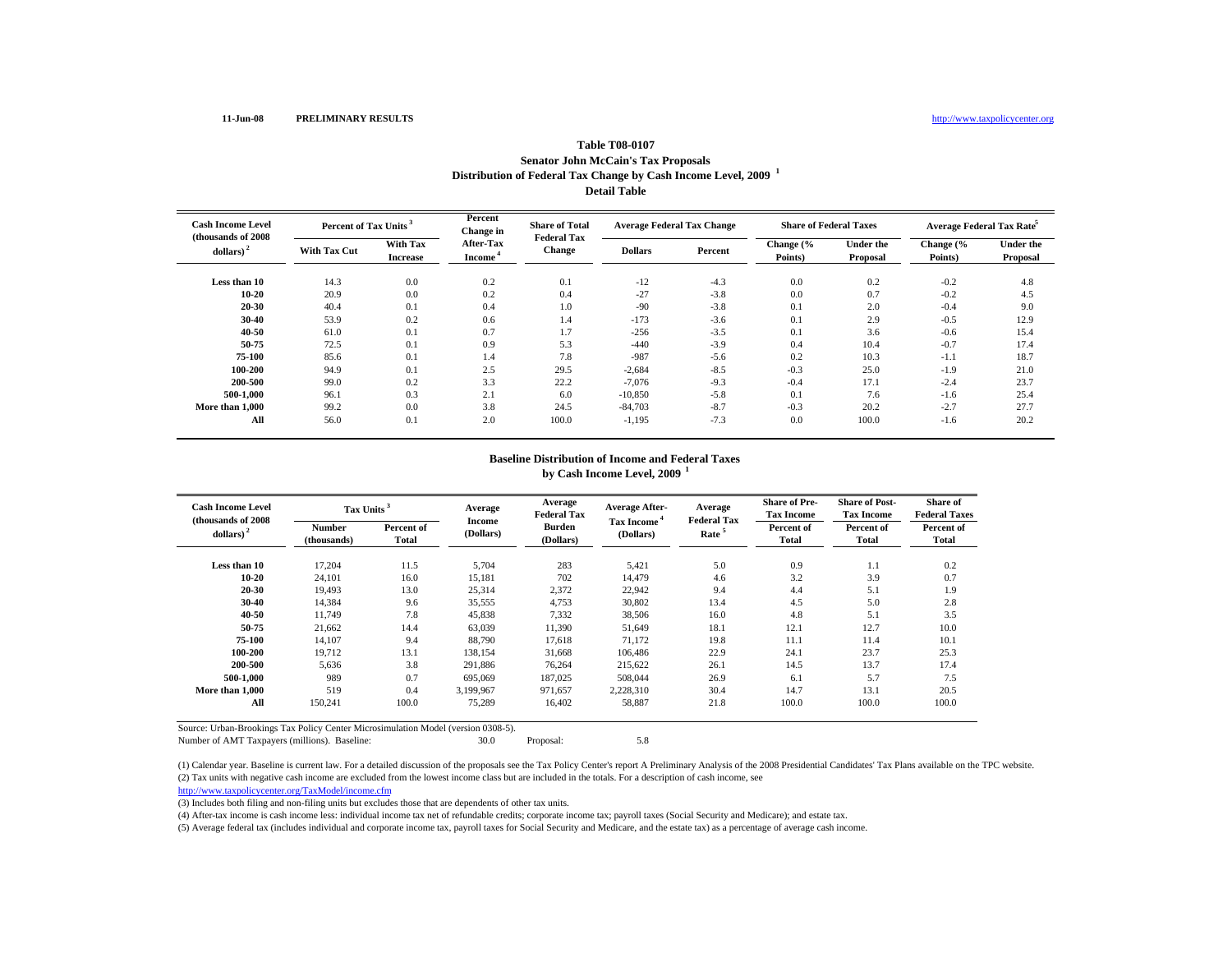## **Table T08-0107 Senator John McCain's Tax Proposals Distribution of Federal Tax Change by Cash Income Level, 2009 <sup>1</sup> Detail Table - Single Tax Units**

| <b>Cash Income Level</b><br>(thousands of 2008) | Percent of Tax Units |                                    | Percent<br>Change in                    | <b>Share of Total</b><br><b>Federal Tax</b> | <b>Average Federal Tax Change</b> |         | <b>Share of Federal Taxes</b> |                              | <b>Average Federal Tax Rate</b> |                              |
|-------------------------------------------------|----------------------|------------------------------------|-----------------------------------------|---------------------------------------------|-----------------------------------|---------|-------------------------------|------------------------------|---------------------------------|------------------------------|
| $dollars)$ <sup>2</sup>                         | <b>With Tax Cut</b>  | <b>With Tax</b><br><b>Increase</b> | <b>After-Tax</b><br>Income <sup>'</sup> | Change                                      | <b>Dollars</b>                    | Percent | Change (%<br>Points)          | <b>Under the</b><br>Proposal | Change (%<br>Points)            | <b>Under the</b><br>Proposal |
| Less than 10                                    | 14.0                 | 0.0                                | 0.2                                     | 0.4                                         | $-11$                             | $-2.6$  | 0.0                           | 1.0                          | $-0.2$                          | 7.3                          |
| $10 - 20$                                       | 23.0                 | 0.0                                | 0.2                                     | 1.3                                         | $-29$                             | $-2.3$  | 0.1                           | 3.3                          | $-0.2$                          | 8.1                          |
| $20 - 30$                                       | 33.4                 | 0.0                                | 0.3                                     | 2.2                                         | $-74$                             | $-2.0$  | 0.2                           | 6.4                          | $-0.3$                          | 14.2                         |
| $30 - 40$                                       | 35.1                 | 0.0                                | 0.3                                     | 1.9                                         | $-95$                             | $-1.5$  | 0.3                           | 7.5                          | $-0.3$                          | 18.0                         |
| 40-50                                           | 41.4                 | 0.0                                | 0.3                                     | 1.8                                         | $-110$                            | $-1.2$  | 0.4                           | 8.7                          | $-0.2$                          | 19.4                         |
| 50-75                                           | 54.5                 | 0.0                                | 0.5                                     | 5.6                                         | $-225$                            | $-1.7$  | 0.8                           | 19.7                         | $-0.4$                          | 21.5                         |
| 75-100                                          | 64.7                 | 0.0                                | 0.7                                     | 4.9                                         | $-489$                            | $-2.3$  | 0.4                           | 12.1                         | $-0.6$                          | 23.3                         |
| 100-200                                         | 81.8                 | 0.3                                | 1.5                                     | 13.8                                        | $-1,525$                          | $-4.6$  | 0.2                           | 16.9                         | $-1.1$                          | 23.5                         |
| 200-500                                         | 94.6                 | 0.6                                | 3.9                                     | 19.1                                        | $-8,538$                          | $-10.9$ | $-0.6$                        | 9.2                          | $-2.9$                          | 23.7                         |
| 500-1.000                                       | 95.4                 | 0.1                                | 5.6                                     | 11.1                                        | $-27,921$                         | $-14.1$ | $-0.4$                        | 4.0                          | $-4.0$                          | 24.5                         |
| More than 1,000                                 | 98.0                 | 0.0                                | 8.5                                     | 37.4                                        | $-177,658$                        | $-16.5$ | $-1.5$                        | 11.2                         | $-5.6$                          | 28.4                         |
| All                                             | 35.4                 | 0.0                                | 1.5                                     | 100.0                                       | $-503$                            | $-5.6$  | 0.0                           | 100.0                        | $-1.2$                          | 20.3                         |

# **Baseline Distribution of Income and Federal Taxesby Cash Income Level, 2009 <sup>1</sup>**

| <b>Cash Income Level</b><br>(thousands of 2008) | Tax Units <sup>3</sup>       |                     | Average             | Average<br><b>Federal Tax</b> | <b>Average After-</b>                | Average<br><b>Federal Tax</b> | <b>Share of Pre-</b><br><b>Tax Income</b> | <b>Share of Post-</b><br><b>Tax Income</b> | <b>Share of</b><br><b>Federal Taxes</b> |
|-------------------------------------------------|------------------------------|---------------------|---------------------|-------------------------------|--------------------------------------|-------------------------------|-------------------------------------------|--------------------------------------------|-----------------------------------------|
| dollars) $2$                                    | <b>Number</b><br>(thousands) | Percent of<br>Total | Income<br>(Dollars) | <b>Burden</b><br>(Dollars)    | Tax Income <sup>4</sup><br>(Dollars) | Rate <sup>5</sup>             | Percent of<br>Total                       | Percent of<br>Total                        | Percent of<br>Total                     |
| Less than 10                                    | 12,556                       | 19.3                | 5,704               | 429                           | 5,275                                | 7.5                           | 2.6                                       | 3.1                                        | 0.9                                     |
| $10 - 20$                                       | 14,909                       | 23.0                | 15,017              | 1,249                         | 13.768                               | 8.3                           | 8.2                                       | 9.6                                        | 3.2                                     |
| 20-30                                           | 9,879                        | 15.2                | 25,243              | 3,645                         | 21,598                               | 14.4                          | 9.1                                       | 9.9                                        | 6.2                                     |
| 30-40                                           | 6,530                        | 10.1                | 35,566              | 6.481                         | 29,085                               | 18.2                          | 8.5                                       | 8.9                                        | 7.2                                     |
| 40-50                                           | 5,421                        | 8.4                 | 45,797              | 8,989                         | 36,807                               | 19.6                          | 9.1                                       | 9.3                                        | 8.3                                     |
| 50-75                                           | 8,162                        | 12.6                | 62,150              | 13,582                        | 48,568                               | 21.9                          | 18.6                                      | 18.5                                       | 18.9                                    |
| 75-100                                          | 3,264                        | 5.0                 | 87,974              | 20,940                        | 67,033                               | 23.8                          | 10.5                                      | 10.2                                       | 11.7                                    |
| 100-200                                         | 2,958                        | 4.6                 | 134,418             | 33,138                        | 101,280                              | 24.7                          | 14.6                                      | 14.0                                       | 16.7                                    |
| 200-500                                         | 730                          | 1.1                 | 295,280             | 78,501                        | 216,779                              | 26.6                          | 7.9                                       | 7.4                                        | 9.8                                     |
| 500-1.000                                       | 130                          | 0.2                 | 694,203             | 197,856                       | 496,347                              | 28.5                          | 3.3                                       | 3.0                                        | 4.4                                     |
| More than 1,000                                 | 69                           | 0.1                 | 3.156.727           | 1,075,266                     | 2.081.460                            | 34.1                          | 7.9                                       | 6.7                                        | 12.6                                    |
| All                                             | 64,958                       | 100.0               | 42,053              | 9,021                         | 33,032                               | 21.5                          | 100.0                                     | 100.0                                      | 100.0                                   |

Source: Urban-Brookings Tax Policy Center Microsimulation Model (version 0308-5).

Number of AMT Taxpayers (millions). Baseline: 30.0 Proposal: 5.8

(2) Tax units with negative cash income are excluded from the lowest income class but are included in the totals. For a description of cash income, see (1) Calendar year. Baseline is current law. For a detailed discussion of the proposals see the Tax Policy Center's report A Preliminary Analysis of the 2008 Presidential Candidates' Tax Plans available on the TPC website.

http://www.taxpolicycenter.org/TaxModel/income.cfm

(3) Includes both filing and non-filing units but excludes those that are dependents of other tax units.

(4) After-tax income is cash income less: individual income tax net of refundable credits; corporate income tax; payroll taxes (Social Security and Medicare); and estate tax.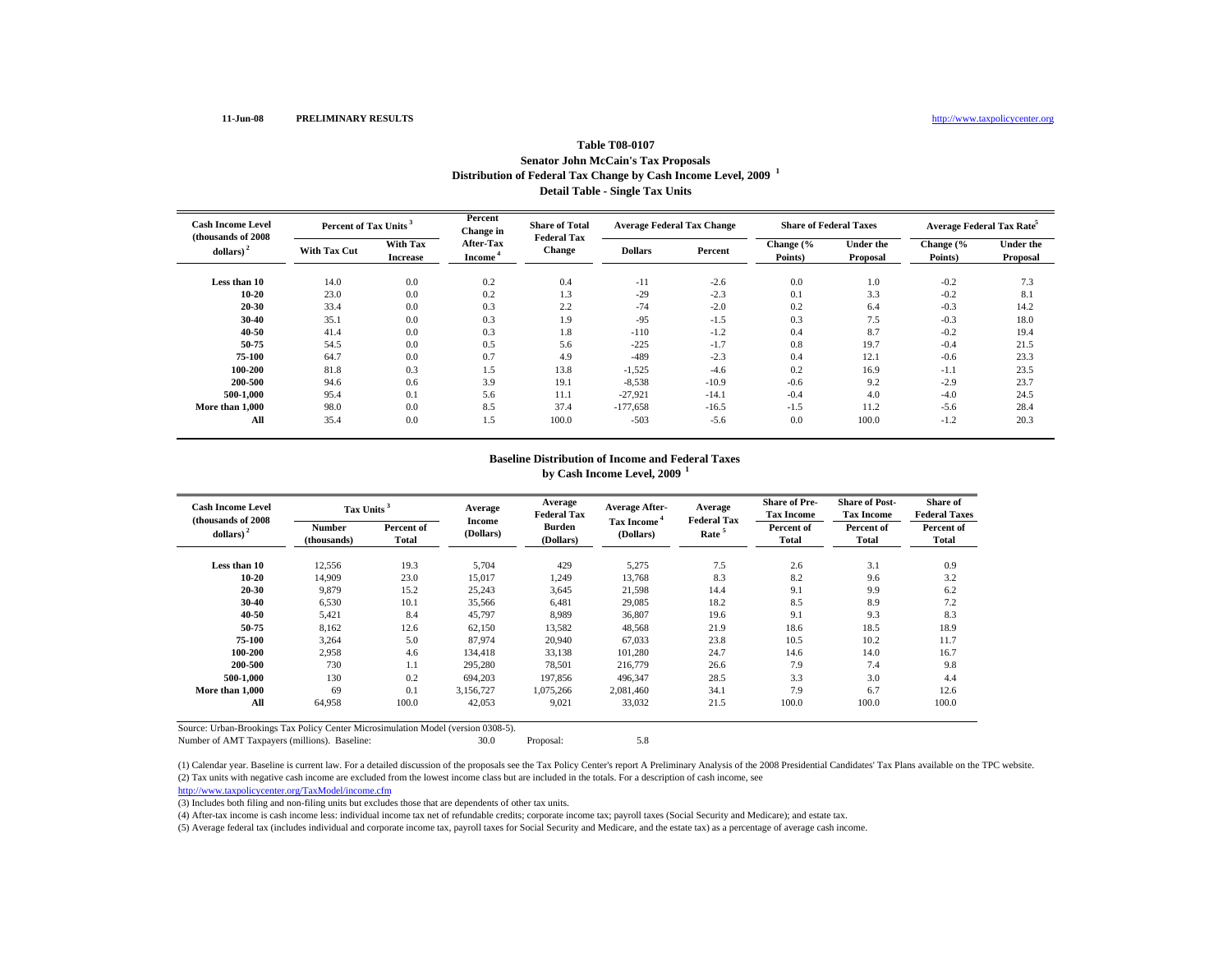## **Table T08-0107 Senator John McCain's Tax Proposals Distribution of Federal Tax Change by Cash Income Level, 2009 <sup>1</sup> Detail Table - Married Tax Units Filing Jointly**

| <b>Cash Income Level</b><br>(thousands of 2008) | Percent of Tax Units |                                    | Percent<br>Change in                    | <b>Share of Total</b><br><b>Federal Tax</b> | <b>Average Federal Tax Change</b> |         | <b>Share of Federal Taxes</b> |                              | Average Federal Tax Rate <sup>5</sup> |                              |
|-------------------------------------------------|----------------------|------------------------------------|-----------------------------------------|---------------------------------------------|-----------------------------------|---------|-------------------------------|------------------------------|---------------------------------------|------------------------------|
| $dollars)$ <sup>2</sup>                         | <b>With Tax Cut</b>  | <b>With Tax</b><br><b>Increase</b> | <b>After-Tax</b><br>Income <sup>4</sup> | Change                                      | <b>Dollars</b>                    | Percent | Change (%<br>Points)          | <b>Under the</b><br>Proposal | Change (%<br>Points)                  | <b>Under the</b><br>Proposal |
| Less than 10                                    | 24.0                 | 0.0                                | 0.6                                     | 0.1                                         | $-28$                             | $-11.4$ | 0.0                           | 0.0                          | $-0.6$                                | 4.5                          |
| $10 - 20$                                       | 24.2                 | 0.0                                | 0.3                                     | 0.1                                         | $-38$                             | $-8.5$  | 0.0                           | 0.1                          | $-0.2$                                | 2.6                          |
| 20-30                                           | 42.5                 | 0.0                                | 0.3                                     | 0.3                                         | $-80$                             | $-6.4$  | 0.0                           | 0.4                          | $-0.3$                                | 4.6                          |
| $30 - 40$                                       | 62.3                 | 0.2                                | 0.5                                     | 0.5                                         | $-176$                            | $-6.1$  | 0.0                           | 0.7                          | $-0.5$                                | 7.6                          |
| $40 - 50$                                       | 70.2                 | 0.1                                | 0.7                                     | 0.8                                         | $-279$                            | $-5.3$  | 0.0                           | 1.2                          | $-0.6$                                | 10.8                         |
| 50-75                                           | 80.2                 | 0.2                                | 0.8                                     | 3.3                                         | $-447$                            | $-4.7$  | 0.2                           | 5.6                          | $-0.7$                                | 14.1                         |
| 75-100                                          | 91.3                 | 0.1                                | 1.5                                     | 7.5                                         | $-1,056$                          | $-6.5$  | 0.1                           | 9.1                          | $-1.2$                                | 17.0                         |
| 100-200                                         | 97.2                 | 0.1                                | 2.7                                     | 34.9                                        | $-2,905$                          | $-9.3$  | $-0.5$                        | 28.8                         | $-2.1$                                | 20.4                         |
| 200-500                                         | 99.7                 | 0.1                                | 3.2                                     | 24.8                                        | $-6,897$                          | $-9.1$  | $-0.3$                        | 20.9                         | $-2.4$                                | 23.7                         |
| 500-1.000                                       | 96.6                 | 0.1                                | 1.6                                     | 5.2                                         | $-8,226$                          | $-4.4$  | 0.3                           | 9.4                          | $-1.2$                                | 25.5                         |
| More than 1,000                                 | 99.4                 | 0.0                                | 3.1                                     | 22.3                                        | $-68,412$                         | $-7.3$  | 0.1                           | 23.9                         | $-2.2$                                | 27.6                         |
| All                                             | 77.7                 | 0.1                                | 2.3                                     | 100.0                                       | $-2,211$                          | $-7.8$  | 0.0                           | 100.0                        | $-1.8$                                | 21.0                         |

# **Baseline Distribution of Income and Federal Taxesby Cash Income Level, 2009 <sup>1</sup>**

| <b>Cash Income Level</b><br>(thousands of 2008) | Tax Units <sup>3</sup>       |                     | Average                    | Average<br><b>Federal Tax</b> | <b>Average After-</b>                | Average<br><b>Federal Tax</b> | <b>Share of Pre-</b><br><b>Tax Income</b> | <b>Share of Post-</b><br><b>Tax Income</b> | Share of<br><b>Federal Taxes</b> |
|-------------------------------------------------|------------------------------|---------------------|----------------------------|-------------------------------|--------------------------------------|-------------------------------|-------------------------------------------|--------------------------------------------|----------------------------------|
| dollars) $2$                                    | <b>Number</b><br>(thousands) | Percent of<br>Total | <b>Income</b><br>(Dollars) | Burden<br>(Dollars)           | Tax Income <sup>4</sup><br>(Dollars) | Rate <sup>5</sup>             | Percent of<br>Total                       | Percent of<br>Total                        | Percent of<br>Total              |
| Less than 10                                    | 2,093                        | 3.5                 | 4,904                      | 249                           | 4,655                                | 5.1                           | 0.1                                       | 0.2                                        | 0.0                              |
| $10 - 20$                                       | 3,937                        | 6.6                 | 15,709                     | 451                           | 15,258                               | 2.9                           | 0.8                                       | 1.0                                        | 0.1                              |
| $20 - 30$                                       | 4,757                        | 8.0                 | 25,357                     | 1,250                         | 24,107                               | 4.9                           | 1.6                                       | 2.0                                        | 0.4                              |
| 30-40                                           | 3,946                        | 6.6                 | 35,641                     | 2,889                         | 32,752                               | 8.1                           | 1.9                                       | 2.3                                        | 0.7                              |
| 40-50                                           | 3,659                        | 6.2                 | 45,966                     | 5,235                         | 40,731                               | 11.4                          | 2.3                                       | 2.6                                        | 1.1                              |
| 50-75                                           | 9,688                        | 16.3                | 64,204                     | 9,513                         | 54,690                               | 14.8                          | 8.4                                       | 9.2                                        | 5.4                              |
| 75-100                                          | 9,341                        | 15.7                | 89,292                     | 16,224                        | 73,068                               | 18.2                          | 11.2                                      | 11.9                                       | 8.9                              |
| 100-200                                         | 15,817                       | 26.6                | 139,272                    | 31,355                        | 107.917                              | 22.5                          | 29.6                                      | 29.7                                       | 29.3                             |
| 200-500                                         | 4.725                        | 7.9                 | 291.151                    | 75.915                        | 215.236                              | 26.1                          | 18.5                                      | 17.7                                       | 21.2                             |
| 500-1.000                                       | 827                          | 1.4                 | 695,396                    | 185,239                       | 510,156                              | 26.6                          | 7.7                                       | 7.3                                        | 9.0                              |
| More than 1.000                                 | 430                          | 0.7                 | 3.148.057                  | 937.424                       | 2,210,633                            | 29.8                          | 18.2                                      | 16.5                                       | 23.8                             |
| All                                             | 59,479                       | 100.0               | 125,155                    | 28,498                        | 96,657                               | 22.8                          | 100.0                                     | 100.0                                      | 100.0                            |

Source: Urban-Brookings Tax Policy Center Microsimulation Model (version 0308-5).

Number of AMT Taxpayers (millions). Baseline: 30.0 Proposal: 5.8

(2) Tax units with negative cash income are excluded from the lowest income class but are included in the totals. For a description of cash income, see (1) Calendar year. Baseline is current law. For a detailed discussion of the proposals see the Tax Policy Center's report A Preliminary Analysis of the 2008 Presidential Candidates' Tax Plans available on the TPC website.

http://www.taxpolicycenter.org/TaxModel/income.cfm

(3) Includes both filing and non-filing units but excludes those that are dependents of other tax units.

(4) After-tax income is cash income less: individual income tax net of refundable credits; corporate income tax; payroll taxes (Social Security and Medicare); and estate tax.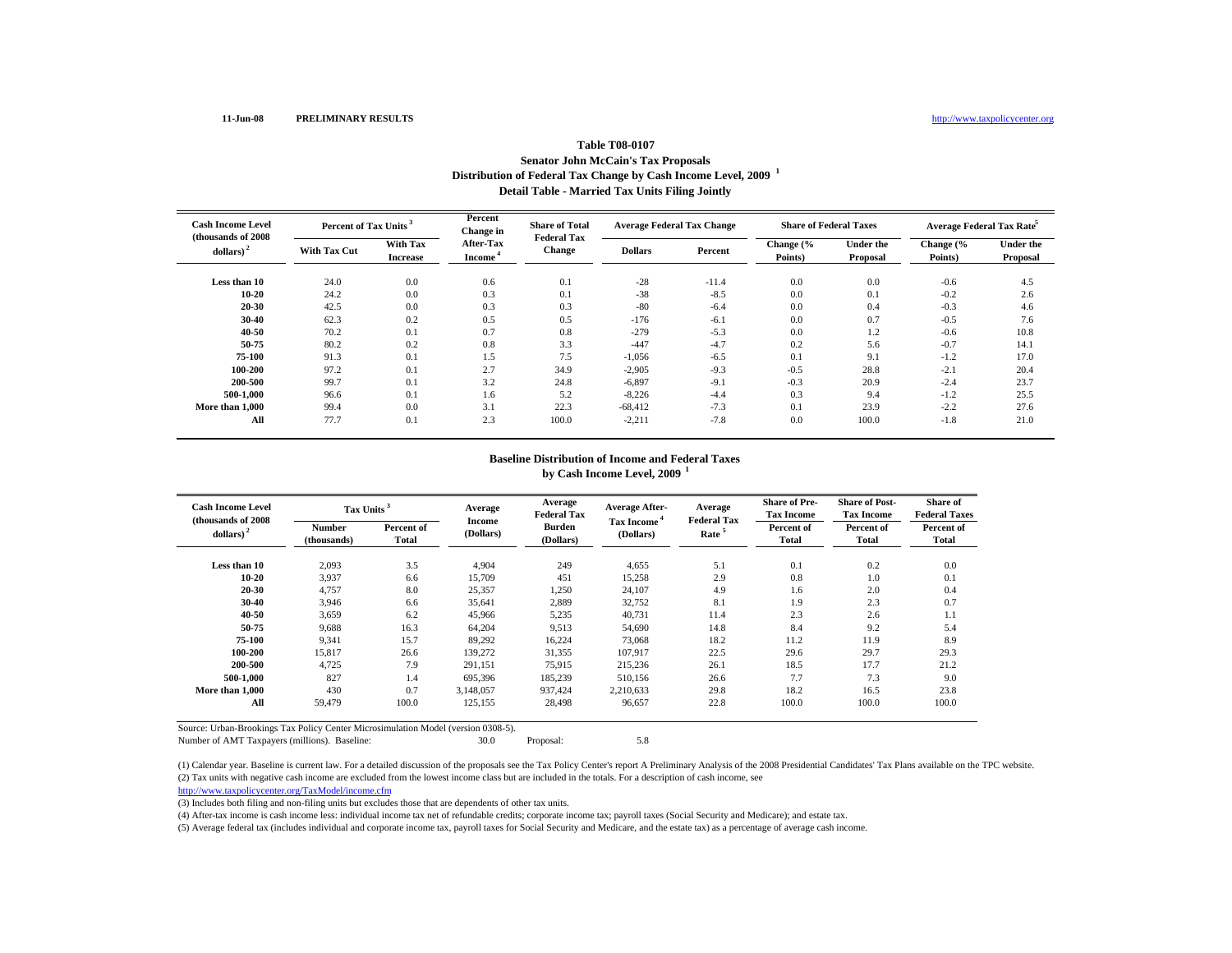## **Table T08-0107 Senator John McCain's Tax Proposals Distribution of Federal Tax Change by Cash Income Level, 2009 <sup>1</sup> Detail Table - Head of Household Tax Units**

| <b>Cash Income Level</b><br>(thousands of 2008) | Percent of Tax Units |                                    | Percent<br>Change in                    | <b>Share of Total</b><br><b>Federal Tax</b> | <b>Average Federal Tax Change</b> |         | <b>Share of Federal Taxes</b> |                              | Average Federal Tax Rate <sup>5</sup> |                              |
|-------------------------------------------------|----------------------|------------------------------------|-----------------------------------------|---------------------------------------------|-----------------------------------|---------|-------------------------------|------------------------------|---------------------------------------|------------------------------|
| dollars) <sup>2</sup>                           | <b>With Tax Cut</b>  | <b>With Tax</b><br><b>Increase</b> | <b>After-Tax</b><br>Income <sup>*</sup> | <b>Change</b>                               | <b>Dollars</b>                    | Percent | Change (%<br>Points)          | <b>Under the</b><br>Proposal | Change (%<br>Points)                  | <b>Under the</b><br>Proposal |
| Less than 10                                    | 7.7                  | 0.0                                | 0.1                                     | 0.1                                         | $-3$                              | 0.7     | $-0.1$                        | $-0.9$                       | $-0.1$                                | $-7.3$                       |
| $10 - 20$                                       | 11.7                 | 0.0                                | 0.1                                     | 0.5                                         | $-11$                             | 1.4     | $-0.3$                        | $-3.4$                       | $-0.1$                                | $-5.5$                       |
| $20 - 30$                                       | 53.9                 | 0.3                                | 0.6                                     | 5.3                                         | $-136$                            | $-22.3$ | $-0.3$                        | 1.7                          | $-0.5$                                | 1.9                          |
| $30 - 40$                                       | 79.7                 | 0.3                                | 1.0                                     | 9.6                                         | $-312$                            | $-9.1$  | 0.0                           | 9.1                          | $-0.9$                                | 8.8                          |
| $40 - 50$                                       | 90.2                 | 0.2                                | 1.3                                     | 10.3                                        | $-516$                            | $-8.0$  | 0.1                           | 11.3                         | $-1.1$                                | 13.0                         |
| 50-75                                           | 91.9                 | 0.0                                | 1.7                                     | 23.8                                        | $-838$                            | $-7.6$  | 0.3                           | 27.6                         | $-1.4$                                | 16.5                         |
| 75-100                                          | 95.9                 | 0.0                                | 2.4                                     | 17.9                                        | $-1,653$                          | $-8.9$  | 0.0                           | 17.5                         | $-1.9$                                | 19.4                         |
| 100-200                                         | 97.9                 | 0.0                                | 2.6                                     | 17.1                                        | $-2,519$                          | $-8.0$  | 0.1                           | 18.7                         | $-1.9$                                | 22.2                         |
| 200-500                                         | 98.8                 | 0.0                                | 2.5                                     | 6.3                                         | $-5,460$                          | $-7.3$  | 0.1                           | 7.5                          | $-1.8$                                | 23.3                         |
| 500-1.000                                       | 88.4                 | 0.0                                | 1.7                                     | 1.5                                         | $-8,338$                          | $-4.6$  | 0.1                           | 3.0                          | $-1.2$                                | 25.6                         |
| More than 1,000                                 | 98.9                 | 0.0                                | 3.7                                     | 7.6                                         | $-79,100$                         | $-8.5$  | 0.0                           | 7.7                          | $-2.6$                                | 27.8                         |
| All                                             | 57.1                 | 0.1                                | 1.4                                     | 100.0                                       | $-497$                            | $-8.7$  | 0.0                           | 100.0                        | $-1.2$                                | 13.0                         |

# **Baseline Distribution of Income and Federal Taxesby Cash Income Level, 2009 <sup>1</sup>**

| <b>Cash Income Level</b><br>(thousands of 2008) | Tax Units <sup>3</sup>       |                     | Average             | Average<br><b>Federal Tax</b> | <b>Average After-</b>                | Average<br><b>Federal Tax</b> | <b>Share of Pre-</b><br><b>Tax Income</b> | <b>Share of Post-</b><br><b>Tax Income</b> | Share of<br><b>Federal Taxes</b> |
|-------------------------------------------------|------------------------------|---------------------|---------------------|-------------------------------|--------------------------------------|-------------------------------|-------------------------------------------|--------------------------------------------|----------------------------------|
| dollars) $2$                                    | <b>Number</b><br>(thousands) | Percent of<br>Total | Income<br>(Dollars) | <b>Burden</b><br>(Dollars)    | Tax Income <sup>4</sup><br>(Dollars) | Rate <sup>5</sup>             | Percent of<br>Total                       | Percent of<br>Total                        | Percent of<br>Total              |
| Less than 10                                    | 2,406                        | 10.3                | 6,412               | $-464$                        | 6,876                                | $-7.2$                        | 1.6                                       | 2.1                                        | $-0.8$                           |
| $10 - 20$                                       | 4,961                        | 21.3                | 15,257              | $-829$                        | 16,087                               | $-5.4$                        | 8.1                                       | 9.9                                        | $-3.1$                           |
| 20-30                                           | 4,512                        | 19.4                | 25,403              | 607                           | 24,796                               | 2.4                           | 12.2                                      | 13.9                                       | 2.1                              |
| 30-40                                           | 3,554                        | 15.3                | 35,401              | 3,442                         | 31,959                               | 9.7                           | 13.4                                      | 14.1                                       | 9.2                              |
| $40 - 50$                                       | 2,315                        | 9.9                 | 45,811              | 6,489                         | 39,322                               | 14.2                          | 11.3                                      | 11.3                                       | 11.3                             |
| 50-75                                           | 3,290                        | 14.1                | 61,934              | 11,075                        | 50,859                               | 17.9                          | 21.7                                      | 20.8                                       | 27.3                             |
| 75-100                                          | 1,254                        | 5.4                 | 87,576              | 18,643                        | 68,933                               | 21.3                          | 11.7                                      | 10.7                                       | 17.5                             |
| 100-200                                         | 786                          | 3.4                 | 130,519             | 31,546                        | 98,973                               | 24.2                          | 10.9                                      | 9.7                                        | 18.6                             |
| 200-500                                         | 132                          | 0.6                 | 298,070             | 74,801                        | 223,269                              | 25.1                          | 4.2                                       | 3.7                                        | 7.4                              |
| 500-1.000                                       | 21                           | 0.1                 | 683,864             | 183,190                       | 500,675                              | 26.8                          | 1.5                                       | 1.3                                        | 2.8                              |
| More than 1.000                                 | 11                           | 0.1                 | 3.070.023           | 933,517                       | 2,136,506                            | 30.4                          | 3.6                                       | 2.9                                        | 7.7                              |
| All                                             | 23,292                       | 100.0               | 40,351              | 5,731                         | 34,621                               | 14.2                          | 100.0                                     | 100.0                                      | 100.0                            |

Source: Urban-Brookings Tax Policy Center Microsimulation Model (version 0308-5).

Number of AMT Taxpayers (millions). Baseline: 30.0 Proposal: 5.8

(2) Tax units with negative cash income are excluded from the lowest income class but are included in the totals. For a description of cash income, see (1) Calendar year. Baseline is current law. For a detailed discussion of the proposals see the Tax Policy Center's report A Preliminary Analysis of the 2008 Presidential Candidates' Tax Plans available on the TPC website.

http://www.taxpolicycenter.org/TaxModel/income.cfm

(3) Includes both filing and non-filing units but excludes those that are dependents of other tax units.

(4) After-tax income is cash income less: individual income tax net of refundable credits; corporate income tax; payroll taxes (Social Security and Medicare); and estate tax.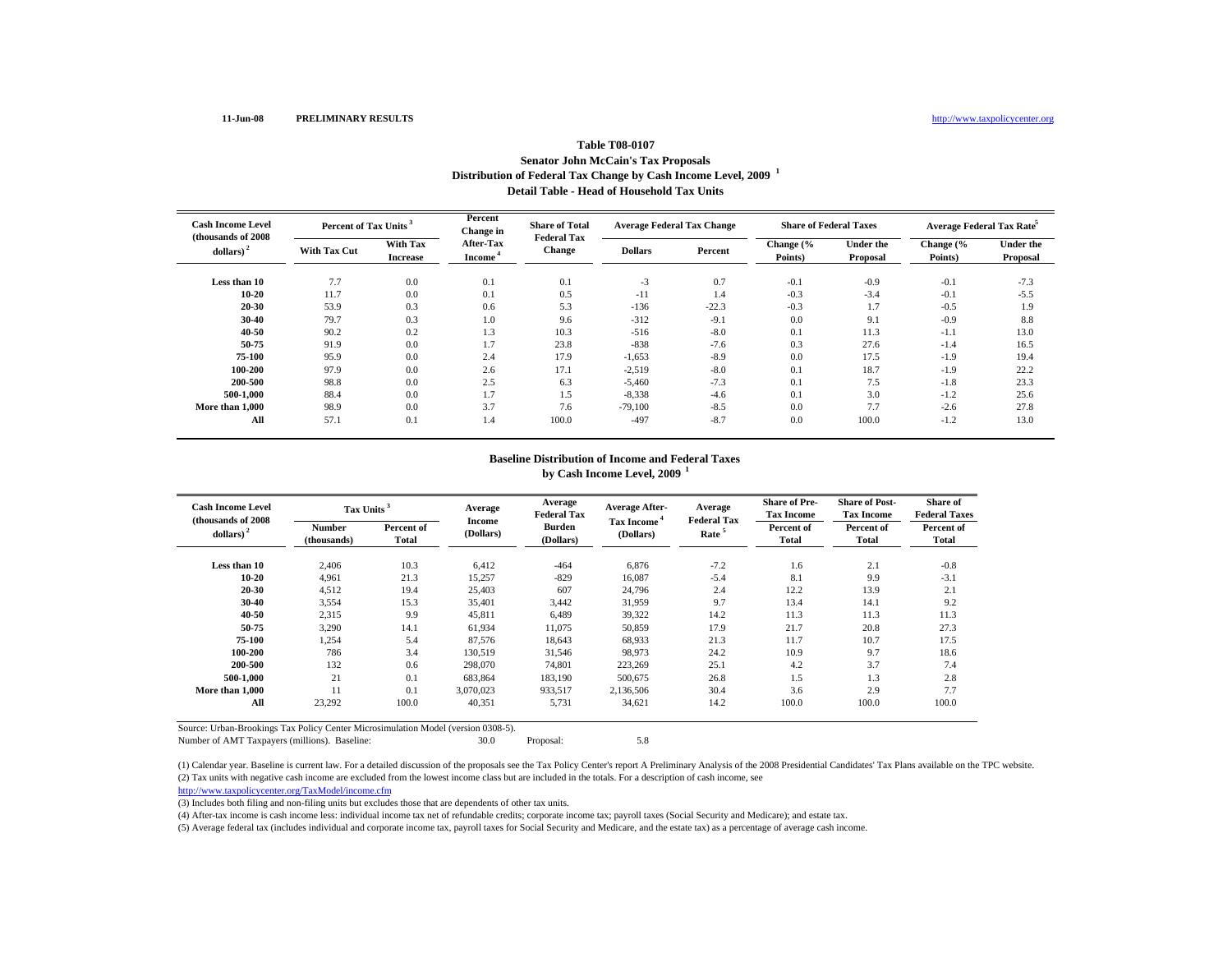#### **11-Jun-08 PRELIMINARY RESULTS**

# **Table T08-0107Senator John McCain's Tax Proposals Distribution of Federal Tax Change by Cash Income Level, 2009 1 Detail Table - Tax Units with Children**

| <b>Cash Income Level</b><br>(thousands of 2008) |                     | Percent of Tax Units <sup>3</sup>  |                        | <b>Share of Total</b><br><b>Federal Tax</b> | <b>Average Federal Tax Change</b> |         | <b>Share of Federal Taxes</b> |                       | Average Federal Tax Rate <sup>5</sup> |                              |
|-------------------------------------------------|---------------------|------------------------------------|------------------------|---------------------------------------------|-----------------------------------|---------|-------------------------------|-----------------------|---------------------------------------|------------------------------|
| dollars) $2$                                    | <b>With Tax Cut</b> | <b>With Tax</b><br><b>Increase</b> | in After-Tax<br>Income | <b>Change</b>                               | <b>Dollars</b>                    | Percent | Change (%<br>Points)          | Under the<br>Proposal | Change $\frac{6}{6}$<br>Points)       | <b>Under the</b><br>Proposal |
| Less than 10                                    | 5.9                 | 0.0                                | 0.1                    | 0.0                                         | $-5$                              | 0.8     | 0.0                           | $-0.2$                | $-0.1$                                | $-11.5$                      |
| $10 - 20$                                       | 10.8                | 0.0                                | 0.1                    | 0.1                                         | $-12$                             | 0.9     | $-0.1$                        | $-0.9$                | $-0.1$                                | $-9.2$                       |
| 20-30                                           | 49.0                | 0.2                                | 0.5                    | 0.7                                         | $-116$                            | 124.4   | $-0.1$                        | $-0.1$                | $-0.5$                                | $-0.8$                       |
| 30-40                                           | 81.5                | 0.3                                | 0.9                    | 1.6                                         | $-307$                            | $-10.9$ | 0.0                           | 1.3                   | $-0.9$                                | 7.1                          |
| 40-50                                           | 92.1                | 0.2                                | 1.3                    | 2.2                                         | $-509$                            | $-8.7$  | 0.0                           | 2.2                   | $-1.1$                                | 11.6                         |
| 50-75                                           | 97.0                | 0.3                                | 1.6                    | 6.9                                         | $-828$                            | $-8.1$  | 0.1                           | 7.7                   | $-1.3$                                | 14.8                         |
| 75-100                                          | 99.1                | 0.0                                | 2.2                    | 10.6                                        | $-1,595$                          | $-9.4$  | $-0.1$                        | 10.0                  | $-1.8$                                | 17.2                         |
| 100-200                                         | 99.8                | 0.0                                | 3.6                    | 39.4                                        | $-3,820$                          | $-11.9$ | $-1.0$                        | 28.5                  | $-2.8$                                | 20.3                         |
| 200-500                                         | 99.8                | 0.0                                | 3.2                    | 20.8                                        | $-6,840$                          | $-8.9$  | 0.0                           | 21.0                  | $-2.4$                                | 24.3                         |
| 500-1.000                                       | 95.7                | 0.1                                | 1.2                    | 3.0                                         | $-6,043$                          | $-3.2$  | 0.5                           | 9.1                   | $-0.9$                                | 26.7                         |
| More than 1,000                                 | 99.8                | 0.0                                | 2.7                    | 14.4                                        | $-60.112$                         | $-6.2$  | 0.6                           | 21.4                  | $-1.9$                                | 28.7                         |
| All                                             | 75.3                | 0.1                                | 2.5                    | 100.0                                       | $-1,835$                          | $-8.9$  | 0.0                           | 100.0                 | $-1.9$                                | 19.7                         |

#### **Baseline Distribution of Income and Federal Taxes by Cash Income Level, 2009 <sup>1</sup>**

| <b>Cash Income Level</b><br>(thousands of 2008) | Tax Units <sup>3</sup> |                     | Average                    | Average<br><b>Federal Tax</b> | <b>Average After-</b>   | Average<br><b>Federal Tax</b> | <b>Share of Pre-</b><br><b>Tax Income</b> | <b>Share of Post-</b><br><b>Tax Income</b> | Share of<br><b>Federal Taxes</b> |
|-------------------------------------------------|------------------------|---------------------|----------------------------|-------------------------------|-------------------------|-------------------------------|-------------------------------------------|--------------------------------------------|----------------------------------|
| dollars) $2$                                    | Number<br>(thousands)  | Percent of<br>Total | <b>Income</b><br>(Dollars) | Burden<br>(Dollars)           | Tax Income<br>(Dollars) | Rate <sup>5</sup>             | Percent of<br>Total                       | Percent of<br>Total                        | Percent of<br>Total              |
| Less than 10                                    | 2,701                  | 5.6                 | 5,981                      | $-682$                        | 6,663                   | $-11.4$                       | 0.4                                       | 0.5                                        | $-0.2$                           |
| $10 - 20$                                       | 5,494                  | 11.4                | 15,478                     | $-1,408$                      | 16,886                  | $-9.1$                        | 1.9                                       | 2.6                                        | $-0.8$                           |
| 20-30                                           | 5,603                  | 11.7                | 25,399                     | $-93$                         | 25,492                  | $-0.4$                        | 3.1                                       | 4.0                                        | $-0.1$                           |
| 30-40                                           | 4,726                  | 9.8                 | 35,550                     | 2,828                         | 32,721                  | 8.0                           | 3.7                                       | 4.3                                        | 1.4                              |
| $40 - 50$                                       | 3,756                  | 7.8                 | 45,850                     | 5,832                         | 40,019                  | 12.7                          | 3.8                                       | 4.2                                        | 2.2                              |
| 50-75                                           | 7,394                  | 15.4                | 63,220                     | 10,177                        | 53,044                  | 16.1                          | 10.2                                      | 10.9                                       | 7.6                              |
| 75-100                                          | 5,839                  | 12.1                | 89,123                     | 16,955                        | 72,168                  | 19.0                          | 11.4                                      | 11.7                                       | 10.0                             |
| 100-200                                         | 9.103                  | 18.9                | 139,015                    | 32,021                        | 106.994                 | 23.0                          | 27.6                                      | 27.1                                       | 29.5                             |
| 200-500                                         | 2,690                  | 5.6                 | 288,713                    | 77.053                        | 211.660                 | 26.7                          | 17.0                                      | 15.8                                       | 20.9                             |
| 500-1.000                                       | 442                    | 0.9                 | 693.043                    | 190,836                       | 502,207                 | 27.5                          | 6.7                                       | 6.2                                        | 8.5                              |
| More than 1,000                                 | 212                    | 0.4                 | 3,179,388                  | 971,175                       | 2,208,213               | 30.6                          | 14.7                                      | 13.0                                       | 20.8                             |
| All                                             | 48,094                 | 100.0               | 95,281                     | 20,574                        | 74,707                  | 21.6                          | 100.0                                     | 100.0                                      | 100.0                            |

Source: Urban-Brookings Tax Policy Center Microsimulation Model (version 0308-5).

Number of AMT Taxpayers (millions). Baseline: 30.0 Proposal: 5.8

Note: Tax units with children are those claiming an exemption for children at home or away from home.

(2) Tax units with negative cash income are excluded from the lowest income class but are included in the totals. For a description of cash income, see (1) Calendar year. Baseline is current law. For a detailed discussion of the proposals see the Tax Policy Center's report A Preliminary Analysis of the 2008 Presidential Candidates' Tax Plans available on the TPC website.

http://www.taxpolicycenter.org/TaxModel/income.cfm

(3) Includes both filing and non-filing units but excludes those that are dependents of other tax units.

(4) After-tax income is cash income less: individual income tax net of refundable credits; corporate income tax; payroll taxes (Social Security and Medicare); and estate tax.